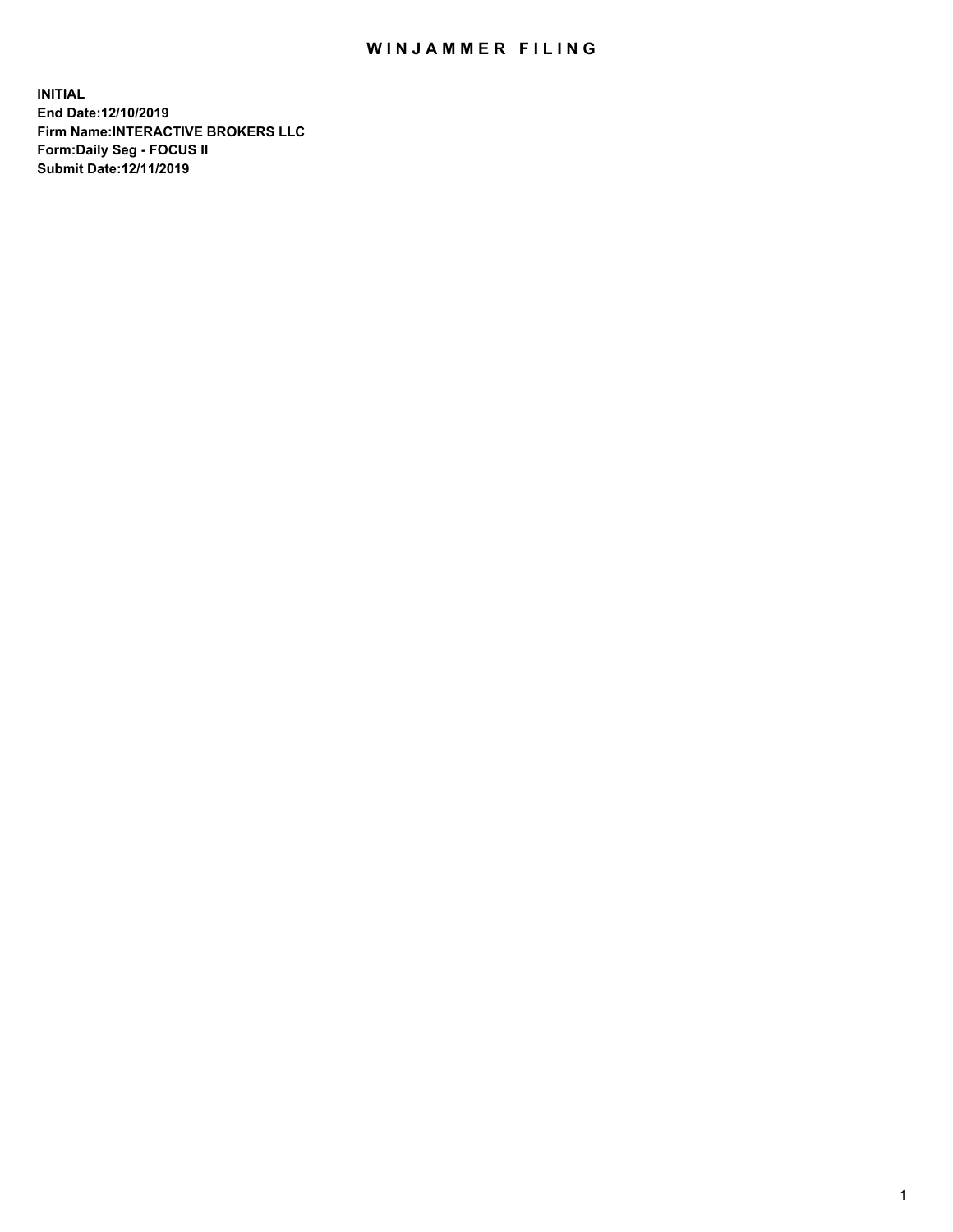**INITIAL End Date:12/10/2019 Firm Name:INTERACTIVE BROKERS LLC Form:Daily Seg - FOCUS II Submit Date:12/11/2019 Daily Segregation - Cover Page**

| Name of Company                                                                                                                                                                                                                                                                                                                | <b>INTERACTIVE BROKERS LLC</b>                                                                  |
|--------------------------------------------------------------------------------------------------------------------------------------------------------------------------------------------------------------------------------------------------------------------------------------------------------------------------------|-------------------------------------------------------------------------------------------------|
| <b>Contact Name</b>                                                                                                                                                                                                                                                                                                            | James Menicucci                                                                                 |
| <b>Contact Phone Number</b>                                                                                                                                                                                                                                                                                                    | 203-618-8085                                                                                    |
| <b>Contact Email Address</b>                                                                                                                                                                                                                                                                                                   | jmenicucci@interactivebrokers.c<br>om                                                           |
| FCM's Customer Segregated Funds Residual Interest Target (choose one):<br>a. Minimum dollar amount: ; or<br>b. Minimum percentage of customer segregated funds required:% ; or<br>c. Dollar amount range between: and; or<br>d. Percentage range of customer segregated funds required between:% and%.                         | $\overline{\mathbf{0}}$<br>$\overline{\mathbf{0}}$<br>155,000,000 245,000,000<br>0 <sub>0</sub> |
| FCM's Customer Secured Amount Funds Residual Interest Target (choose one):<br>a. Minimum dollar amount: ; or<br>b. Minimum percentage of customer secured funds required:% ; or<br>c. Dollar amount range between: and; or<br>d. Percentage range of customer secured funds required between:% and%.                           | $\overline{\mathbf{0}}$<br>0<br>80,000,000 120,000,000<br>0 <sub>0</sub>                        |
| FCM's Cleared Swaps Customer Collateral Residual Interest Target (choose one):<br>a. Minimum dollar amount: ; or<br>b. Minimum percentage of cleared swaps customer collateral required:% ; or<br>c. Dollar amount range between: and; or<br>d. Percentage range of cleared swaps customer collateral required between:% and%. | $\overline{\mathbf{0}}$<br><u>0</u><br>$\underline{0}$ $\underline{0}$<br>00                    |

Attach supporting documents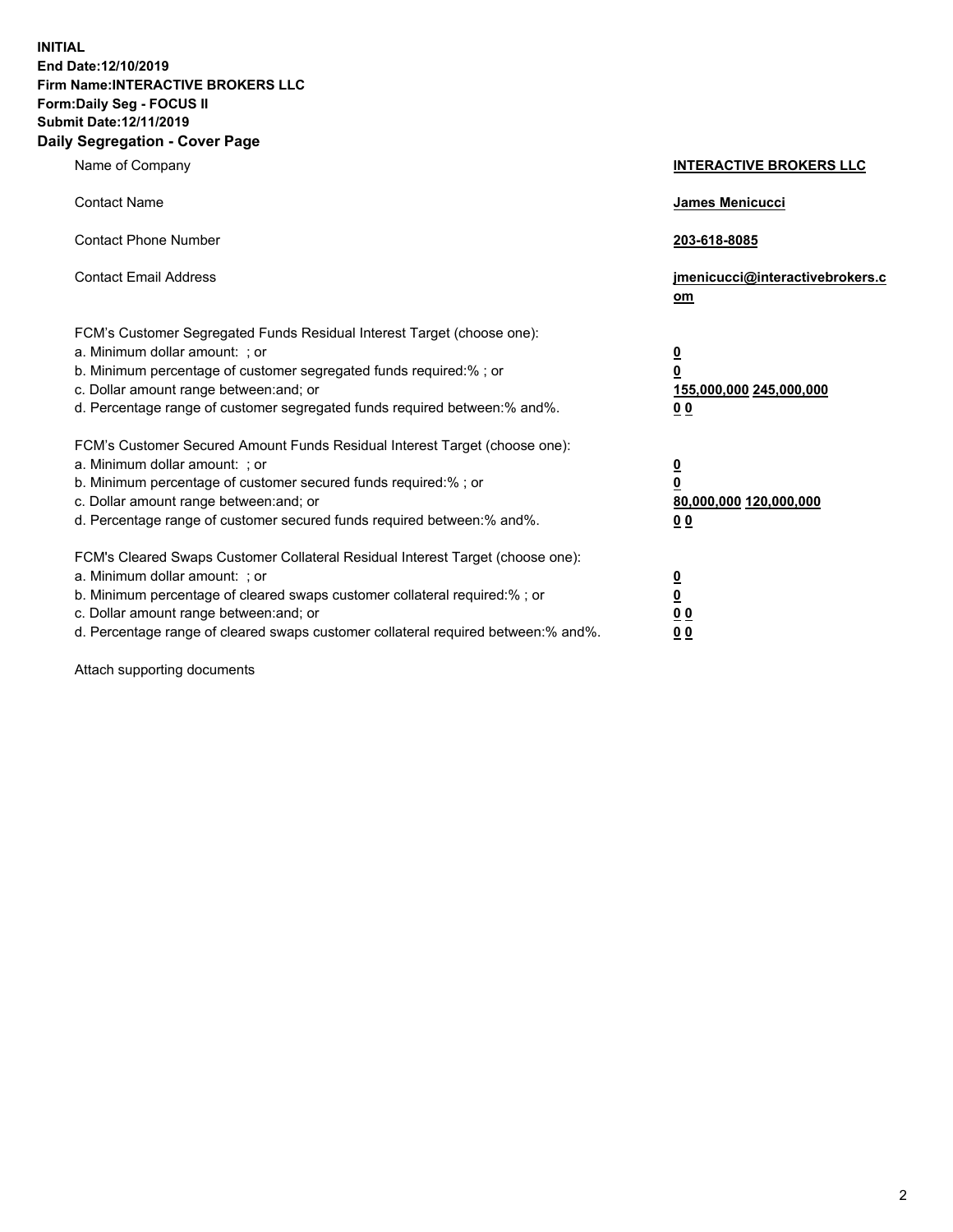## **INITIAL End Date:12/10/2019 Firm Name:INTERACTIVE BROKERS LLC Form:Daily Seg - FOCUS II Submit Date:12/11/2019 Daily Segregation - Secured Amounts**

|            | Daily Segregation - Secured Alliounts                                                       |                                   |
|------------|---------------------------------------------------------------------------------------------|-----------------------------------|
|            | Foreign Futures and Foreign Options Secured Amounts                                         |                                   |
|            | Amount required to be set aside pursuant to law, rule or regulation of a foreign            | $0$ [7305]                        |
|            | government or a rule of a self-regulatory organization authorized thereunder                |                                   |
| 1.         | Net ledger balance - Foreign Futures and Foreign Option Trading - All Customers             |                                   |
|            | A. Cash                                                                                     | 506,669,493 [7315]                |
|            | B. Securities (at market)                                                                   | $0$ [7317]                        |
| 2.         | Net unrealized profit (loss) in open futures contracts traded on a foreign board of trade   | 1,055,717 [7325]                  |
| 3.         | Exchange traded options                                                                     |                                   |
|            | a. Market value of open option contracts purchased on a foreign board of trade              | 182,516 [7335]                    |
|            | b. Market value of open contracts granted (sold) on a foreign board of trade                | -257,349 [7337]                   |
| 4.         | Net equity (deficit) (add lines 1. 2. and 3.)                                               | 507,650,377 [7345]                |
| 5.         | Account liquidating to a deficit and account with a debit balances - gross amount           | 4,371 [7351]                      |
|            | Less: amount offset by customer owned securities                                            | 0 [7352] 4,371 [7354]             |
| 6.         | Amount required to be set aside as the secured amount - Net Liquidating Equity              | 507,654,748 [7355]                |
|            | Method (add lines 4 and 5)                                                                  |                                   |
| 7.         | Greater of amount required to be set aside pursuant to foreign jurisdiction (above) or line | 507,654,748 [7360]                |
|            | 6.                                                                                          |                                   |
|            | FUNDS DEPOSITED IN SEPARATE REGULATION 30.7 ACCOUNTS                                        |                                   |
| 1.         | Cash in banks                                                                               |                                   |
|            | A. Banks located in the United States                                                       | 51,244,147 [7500]                 |
|            | B. Other banks qualified under Regulation 30.7                                              | 0 [7520] 51,244,147 [7530]        |
| 2.         | Securities                                                                                  |                                   |
|            | A. In safekeeping with banks located in the United States                                   | 493,396,312 [7540]                |
|            | B. In safekeeping with other banks qualified under Regulation 30.7                          | 0 [7560] 493,396,312 [7570]       |
| 3.         | Equities with registered futures commission merchants                                       |                                   |
|            | A. Cash                                                                                     | $0$ [7580]                        |
|            | <b>B.</b> Securities                                                                        | $0$ [7590]                        |
|            | C. Unrealized gain (loss) on open futures contracts                                         | $0$ [7600]                        |
|            | D. Value of long option contracts                                                           | $0$ [7610]                        |
|            | E. Value of short option contracts                                                          | 0 [7615] 0 [7620]                 |
| 4.         | Amounts held by clearing organizations of foreign boards of trade                           |                                   |
|            | A. Cash                                                                                     | $0$ [7640]                        |
|            | <b>B.</b> Securities                                                                        | $0$ [7650]                        |
|            | C. Amount due to (from) clearing organization - daily variation                             | $0$ [7660]                        |
|            | D. Value of long option contracts                                                           | $0$ [7670]                        |
|            | E. Value of short option contracts                                                          | 0 [7675] 0 [7680]                 |
| 5.         | Amounts held by members of foreign boards of trade                                          |                                   |
|            | A. Cash                                                                                     | 84,604,911 [7700]                 |
|            | <b>B.</b> Securities                                                                        | $0$ [7710]                        |
|            | C. Unrealized gain (loss) on open futures contracts                                         | -705,818 [7720]                   |
|            | D. Value of long option contracts                                                           | 182,516 [7730]                    |
|            | E. Value of short option contracts                                                          | -257,349 [7735] 83,824,260 [7740] |
| 6.         | Amounts with other depositories designated by a foreign board of trade                      | 0 [7760]                          |
| 7.         | Segregated funds on hand                                                                    | $0$ [7765]                        |
| 8.         | Total funds in separate section 30.7 accounts                                               | 628,464,719 [7770]                |
| 9.         | Excess (deficiency) Set Aside for Secured Amount (subtract line 7 Secured Statement         | 120,809,971 [7380]                |
|            | Page 1 from Line 8)                                                                         |                                   |
| 10.<br>11. | Management Target Amount for Excess funds in separate section 30.7 accounts                 | 80,000,000 [7780]                 |
|            | Excess (deficiency) funds in separate 30.7 accounts over (under) Management Target          | 40,809,971 [7785]                 |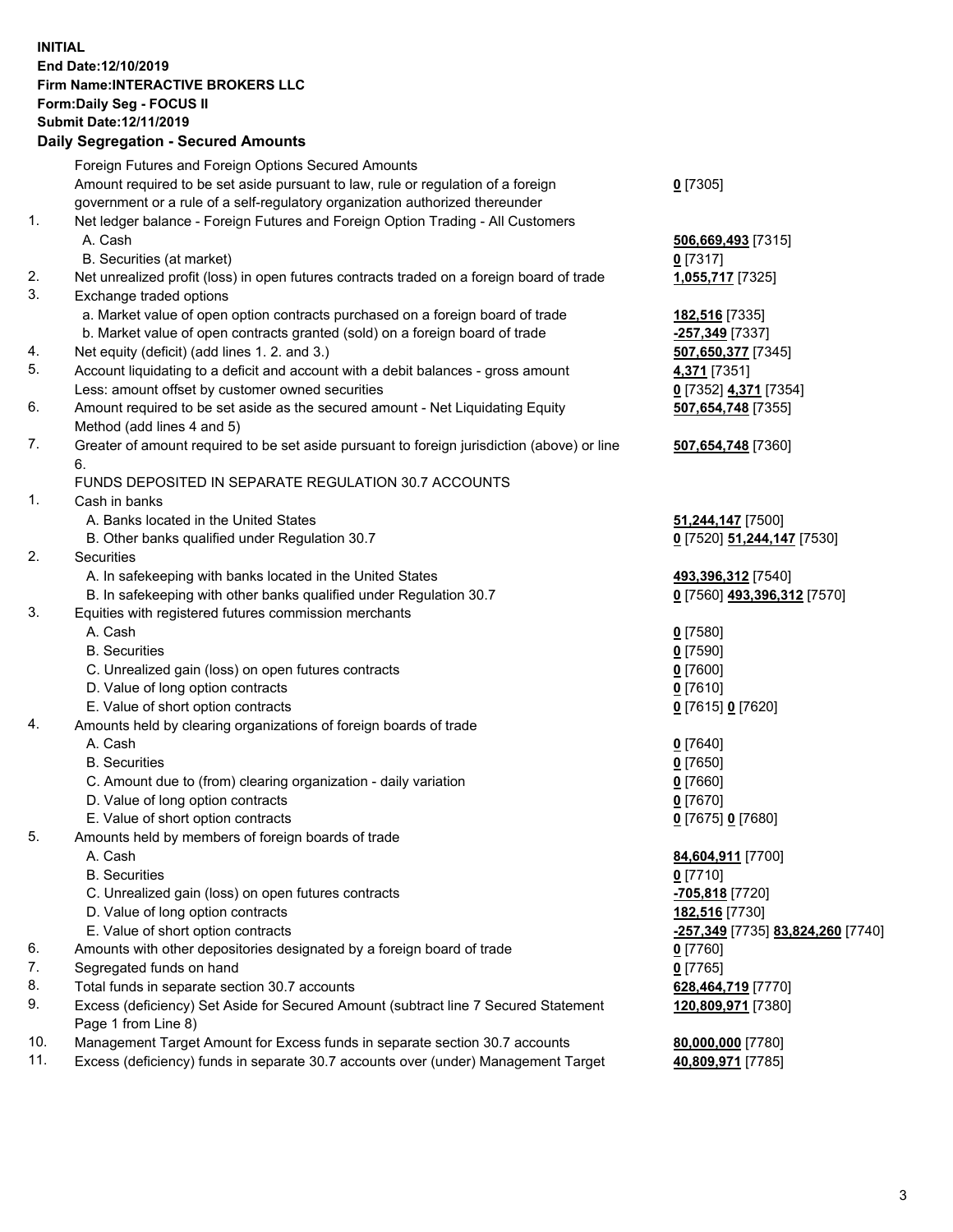**INITIAL End Date:12/10/2019 Firm Name:INTERACTIVE BROKERS LLC Form:Daily Seg - FOCUS II Submit Date:12/11/2019 Daily Segregation - Segregation Statement** SEGREGATION REQUIREMENTS(Section 4d(2) of the CEAct) 1. Net ledger balance A. Cash **4,109,694,820** [7010] B. Securities (at market) **0** [7020] 2. Net unrealized profit (loss) in open futures contracts traded on a contract market **-65,699,968** [7030] 3. Exchange traded options A. Add market value of open option contracts purchased on a contract market **164,822,739** [7032] B. Deduct market value of open option contracts granted (sold) on a contract market **-212,750,329** [7033] 4. Net equity (deficit) (add lines 1, 2 and 3) **3,996,067,262** [7040] 5. Accounts liquidating to a deficit and accounts with debit balances - gross amount **955,643** [7045] Less: amount offset by customer securities **0** [7047] **955,643** [7050] 6. Amount required to be segregated (add lines 4 and 5) **3,997,022,905** [7060] FUNDS IN SEGREGATED ACCOUNTS 7. Deposited in segregated funds bank accounts A. Cash **991,936,974** [7070] B. Securities representing investments of customers' funds (at market) **1,962,509,190** [7080] C. Securities held for particular customers or option customers in lieu of cash (at market) **0** [7090] 8. Margins on deposit with derivatives clearing organizations of contract markets A. Cash **3,094,175** [7100] B. Securities representing investments of customers' funds (at market) **1,338,706,418** [7110] C. Securities held for particular customers or option customers in lieu of cash (at market) **0** [7120] 9. Net settlement from (to) derivatives clearing organizations of contract markets **185,522** [7130] 10. Exchange traded options A. Value of open long option contracts **164,651,456** [7132] B. Value of open short option contracts **-212,612,210** [7133] 11. Net equities with other FCMs A. Net liquidating equity **0** [7140] B. Securities representing investments of customers' funds (at market) **0** [7160] C. Securities held for particular customers or option customers in lieu of cash (at market) **0** [7170] 12. Segregated funds on hand **0** [7150] 13. Total amount in segregation (add lines 7 through 12) **4,248,471,525** [7180] 14. Excess (deficiency) funds in segregation (subtract line 6 from line 13) **251,448,620** [7190] 15. Management Target Amount for Excess funds in segregation **155,000,000** [7194]

16. Excess (deficiency) funds in segregation over (under) Management Target Amount Excess

**96,448,620** [7198]